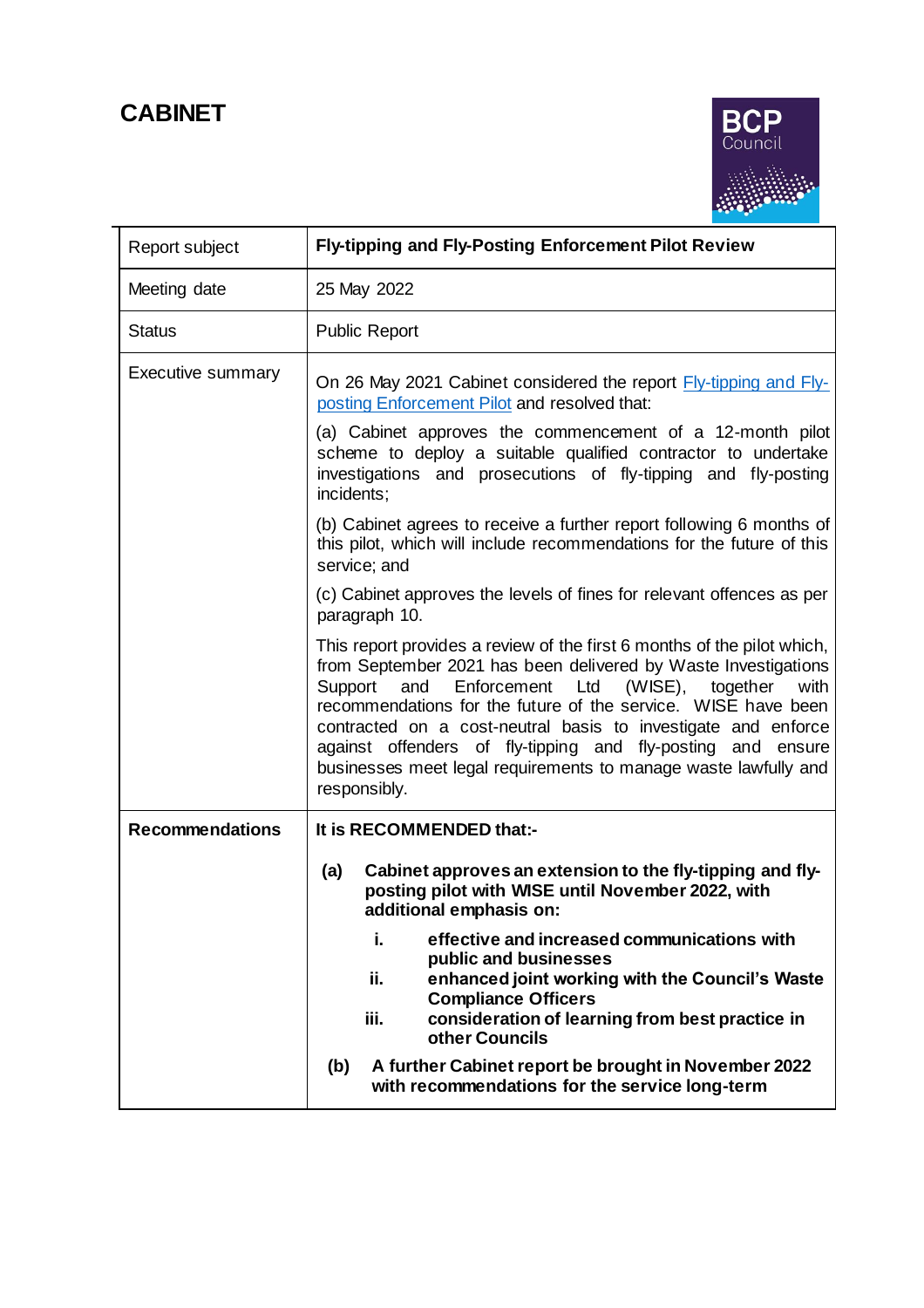| Reason for<br>recommendations | Prior to this Pilot, the Council did not investigate all reports of fly-<br>tipping and had limited data on the scale of the problem in the area.<br>The Pilot has delivered its original objectives to investigate all<br>reports of fly-tipping and fly-posting, to take enforcement action<br>where an offence has been committed and fundamentally supports<br>the Council's Cleaner, Greener, Safer campaign. |
|-------------------------------|--------------------------------------------------------------------------------------------------------------------------------------------------------------------------------------------------------------------------------------------------------------------------------------------------------------------------------------------------------------------------------------------------------------------|
|                               | The initial pilot period presents too short a timescale for the data<br>collected by WISE to date to fully illustrate the challenges these<br>environmental crimes cause BCP Council. Extending the pilot will<br>provide further understanding to help enable officers and Members<br>make the best decision for how the service operates longer term.                                                            |
|                               | A more effective communications campaign will help mitigate some<br>of the adverse reactions by those found to have committed an<br>offence and closer working with the Council's Waste Compliance<br>Officers will ensure better co-ordination of efforts and improve the<br>public's understanding of the impact that fly-tipping and fly-posting<br>has on the environment.                                     |
|                               | Further time with the Pilot will enable officers to speak to other<br>Councils who are exhibiting best practice with regards to deterrents<br>against fly-tipping and other environmental crimes and this<br>information and subsequent recommendations will be provided at<br>the further Cabinet meeting in November 2022.                                                                                       |
| Portfolio Holder(s):          | Councillor Mark Anderson, Councillor Bobbie Dove and Councillor<br>Nicola Greene                                                                                                                                                                                                                                                                                                                                   |
| <b>Corporate Director</b>     | Jess Gibbons, Chief Operations Officer                                                                                                                                                                                                                                                                                                                                                                             |
| <b>Report Authors</b>         | Matthew King, Regulation Team Manager                                                                                                                                                                                                                                                                                                                                                                              |
| Wards                         | Council-wide                                                                                                                                                                                                                                                                                                                                                                                                       |
| Classification                | <b>For Decision</b>                                                                                                                                                                                                                                                                                                                                                                                                |

## **Background**

- 1. The Council has powers under the Environmental Protection Act 1990 to deal with incidents of fly-tipping and littering. Householders and businesses have a duty of care to ensure their waste is collected by a licensed waste carrier, and businesses also have a duty to ensure sufficient measures are in place to manage their commercial waste. Waste management is essential for both our residential and business communities to prevent complaints about the street scene and to prevent public health issues arising from rotting waste.
- 2. The Council has powers under the Anti-Social Behaviour Act 2003 to deal with fly-posting, the displaying of promotional materials or adverts without permission on public furniture.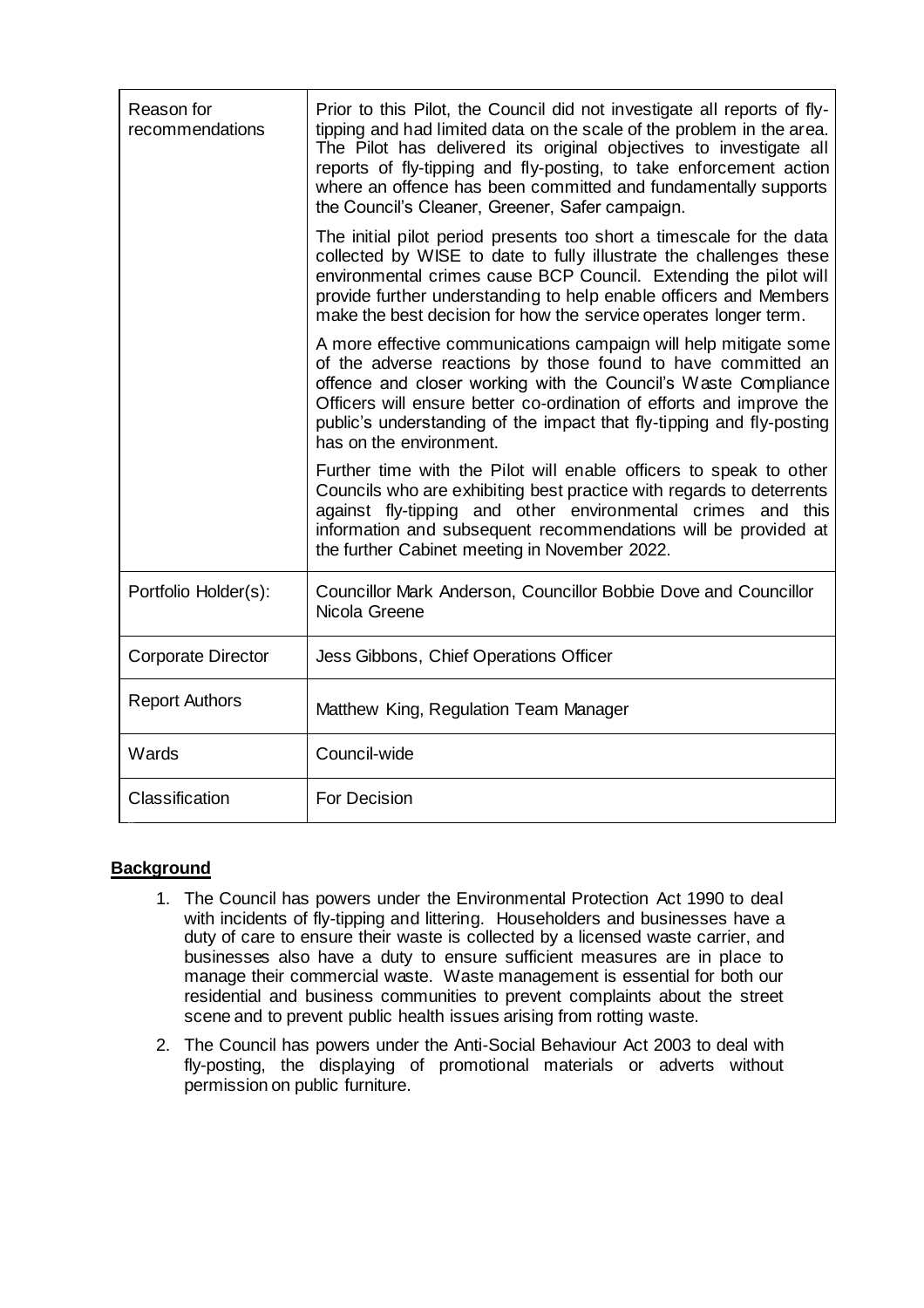- 3. Enforcement of fly-tipping and fly-posting varied between legacy authorities, and the pilot aims to harmonise the approach and ensure a consistency.
- 4. Since commencement of the service in September 2021, WISE has investigated all reported incidents of fly-tipping and fly-posting and has taken enforcement action where an offence has been committed. This has mostly been through issuing of fixed penalty notices (FPNs) on individuals.
- 5. One of the recommendations from the Cabinet decision in May 2021 was to present a report of the pilot's first six months of operation (Sept – March) and to include further recommendations for the future of the service.

## **Findings of Review**

- 6. WISE has delivered significant outcomes as outlined in Appendices 1 and 2, including 1,538 fly-tipping investigations and service of 198 FPNs. There is now a consequence for the actions of offenders, and the pilot has addressed the frustration of residents and businesses who previously reported incidents that would either not be actioned or would be limited to education and engagement only.
- 7. Commercial waste management has improved significantly since the start of this pilot with additional contracts in place in many areas of BCP Council, particularly Bournemouth Town Centre. Previously efforts relied upon engagement only, but with limited success. Officers from the Council's Environment teams have commented that the pilot has made a positive impact on areas where problems were prevalent. In total, 249 businesses have been inspected to ensure compliance with waste requirements for commercial premises and 189 have been found to have had inadequate measures. Photographs in Appendix 3 illustrate some of the improvements to problematic areas.
- 8. All incidents of fly-tipping and fly-posting can now be investigated in a timely manner and there is capacity for WISE officers to investigate the hard-toevidence cases that are otherwise challenging for Council officers to investigate amongst other competing demands.
- 9. The FPN payment rate at 67.5% is comparable to the industry average of 70%. Efforts will be made to improve through increase messaging that payment of a fine will avoid the Court action that could result in heavier fines and a criminal record. The Council is able to utilise 10% of the recovered monies for this service-related work.
- 10. Appendix 1 details the challenges and setbacks raised during the pilot to date. Challenges around enforcement were inevitable and predicted, although learning from a number of cases has aided the improvement of procedures. The complaint rate is considered low, with just 7 escalated to Council officers out of 1,797 investigations that WISE have achieved (0.38%). Officers will continue to work with the contractor to ensure this remains the case. Whilst there is no formal appeal process to an FPN, 2 have been withdrawn and cautions issued in their place.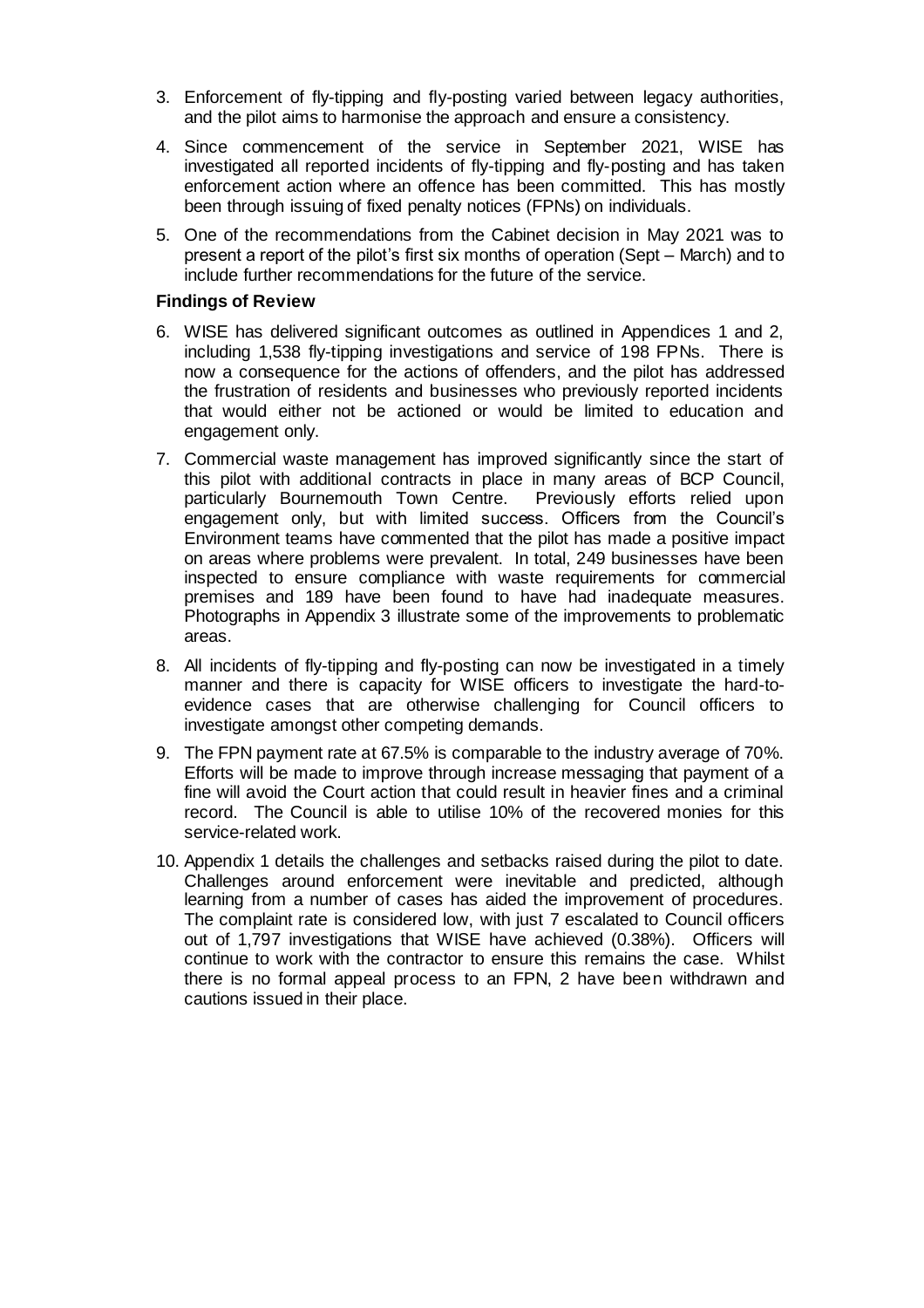## **Options Appraisal**

11**.** Several options have been considered for the continuance of this pilot, taking account of the outcomes and experience of delivery to date;

### Option 1 - Maintain the contract in the current format

- 12. The pilot has delivered its objectives to date within a short space of time, although not without challenges in some areas. Managers and officers have learned lessons from various cases, in particular from those where potential offenders have claimed to be leaving items for charitable reasons. Accordingly, some operational procedures have been altered, albeit there are other challenges identified in this report that have yet to be addressed.
- 13. The contract in its current format is cost-effective and the Council is able to reinvest 10% of the fines WISE recover into public engagement and legal support for more serious cases, or where offenders have failed to pay their fine.
- 14. The 10% recovery to the Council enabled full engagement work to be carried out over the Christmas and New Year period, in view of the likely excessive waste at this time of year. There are also 2 cases being considered for prosecution. An assessment on whether the legal costs can be covered by the 10% fine recovery will be provided following the conclusion of these cases. It is important to note that only cases in the public interest, whereby the fine is not paid, will proceed through legal proceedings.
- 15. The system used by WISE captures the most accurate picture of how much demand is generated by fly-tipping across BCP Council areas. Due to the nature of how reports reach the Council and the multiple systems that these are logged, this is an important feature of the contract and was one of the initial aims of the pilot. However, 7 months is a comparatively short amount of time to fully consider the true impact of this pilot, and hence further data will be collated over the coming months.
- 16. There could be a reputational risk to the Council where enforcement actions are misrepresented in the media, although to some degree this is inevitable with any enforcement-related activity. There is of course a reputational risk of failing to investigate fly-tipping.
- 17. Significant engagement with members of the public who may inadvertently mismanage their waste has taken place, although many people choose not to engage, or accept any fault, which consequently leads to enforcement action. Nevertheless, should there be a move to reduce the level of enforcement and move to an approach of engagement and education, the Council would need to find additional resource to compensate WISE for the reduction in FPN income.
- 18. This option will necessitate increased public messaging about the rules regarding waste and the work that WISE are undertaking. There is limited capacity in the Comms team to undertake this, and hence there may be a cost implication, although Community Engagement Officers could help deliver some of the messaging.

Option 2 - Maintain the contract with enhanced engagement from Environmental Health and Community Engagement

19. There is some scope to maintain the contract as it is currently operating whilst increasing the input from two Waste Compliance Officers from the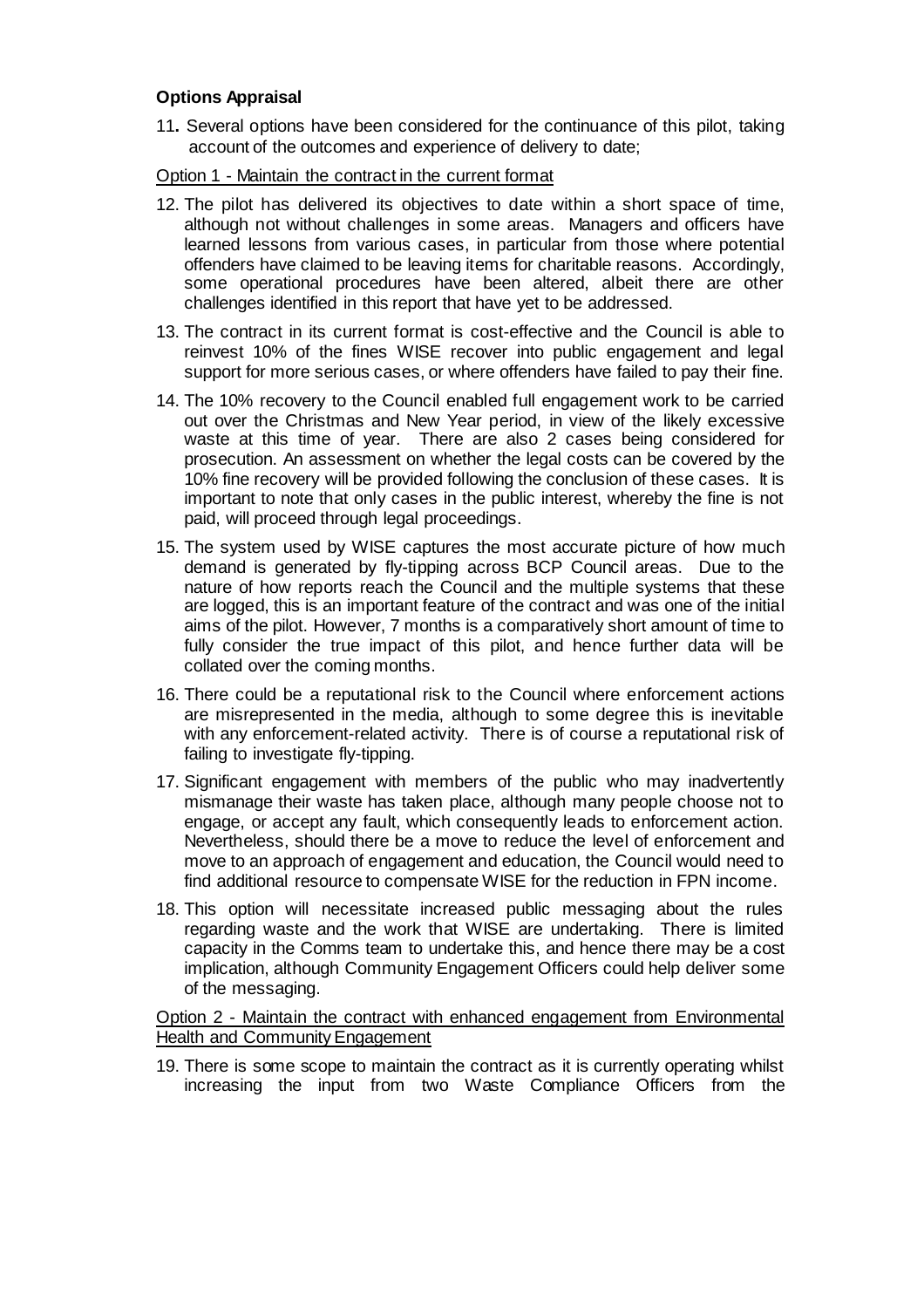Environmental Health team. This would likely result in more face-to-face education with businesses and members of the public, potentially reducing the inadvertent breach of legislation and consequent fines.

- 20. Engagement and education have taken place for a number of years in legacy authorities. Such engagement appears to have been unsuccessful due to continued increases in mismanagement of business waste and fly-tipping. With WISE now available for escalation where engagement fails, the pilot could help deliver more favourable outcomes.
- 21. This option could create some operational challenges, particularly with businesses where additional engagement has been carried out. Any instruction to refrain from service of FPNs on businesses who have recently arranged a new waste contract will likely mean the pilot cannot be run on a cost-neutral basis. The costs to the Council would be circa £400 per day. The input required by the two Waste Compliance Officers would also take these officers away from their current role of dealing with waste enforcement work that falls outside the WISE contract.

Option 3 - Maintain the contract and introduce issuing of formal warnings for many first offences

- 22. WISE could be instructed to issue formal warnings to individuals who have not been found guilty of a previous offence. While it is not possible to prove that many people who have been fined through the pilot have likely mismanaged waste for a significant period of time, it is a reasonable conclusion that people having historically seen little or no consequence for mismanagement of waste. They have therefore become accustomed to placing waste beside overflowing bins or on the pavement for someone else to pick up, the costs for clearance for which will have fallen to the Council.
- 23. Warnings can be issued to anyone who is found guilty of an offence for the first time, but this would create significant operational challenges and result in a requirement to provide funding to WISE. This would potentially cause further frustration to residents already aggrieved by ongoing waste issues in their community.
- 24. This option, alongside a reduction in income from fines to businesses without proof of a suitable waste contract, would cost the Council approximately £26,000 for the remainder of the contract from 1 June 2022 to 31 August 2022 and would reduce the income from fines to reinvest in the service by an estimated £6,000.

#### Option 4 - Cease the WISE contract and revert to in-house service provision

- 25. The Council could give WISE 30 days' notice to end the contract at any time and revert to in-house service provision.
- 26. Current capacity within teams would not result in an effective service without further investment and it would take a significant time to implement. A better system for logging all fly-tipping incidents would also be required to help ensure officers understand the true demand of fly-tipping investigations in the area. Based on the limited data in the first 7 months of the contract, at least 2 fulltime posts, administration support and resources would be required at circa £100,000 per annum with on-costs. Additional funding for legal costs to pursue offenders who have committed a serious offence or have not paid their fine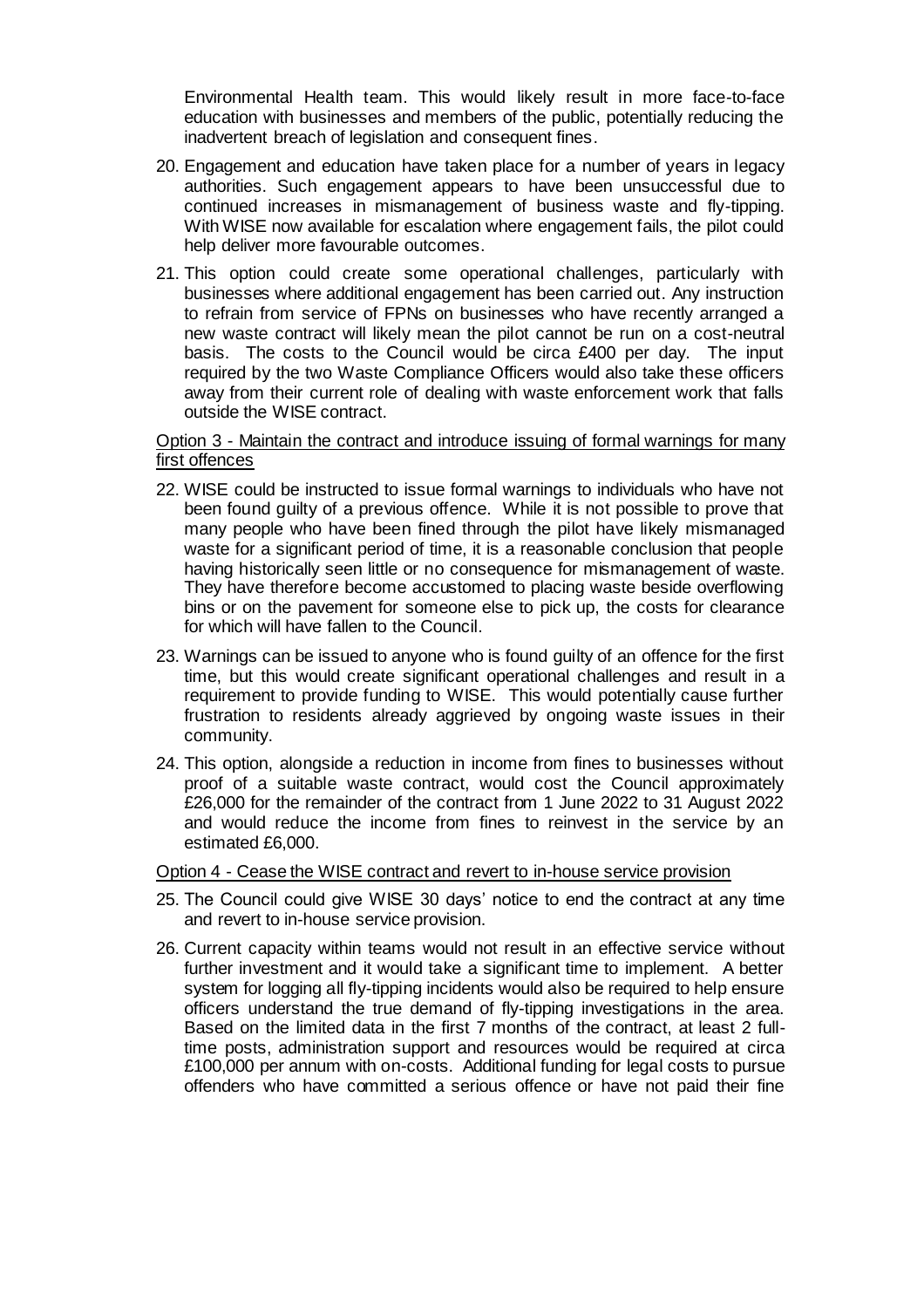would also be required at an estimated £13,000, this matching the forecast 10% of income currently due to be received from paid fines to WISE.

Option 5 - Mobile CCTV facility in addition to all options

- 27. The Council has a finite resource for CCTV and there are significant demands on the current service. CCTV cameras will deter some individuals from committing fly-tipping offences; however, this does not necessarily mean that enforcement action can be taken when images are captured, although it would greatly assist in identification of any vehicles involved if the registration is captured within the footage.
- 28. Deployable cameras that can be moved to various locations are currently used by the Council's CCTV Team, but there must be a suitable post and power point for installation, and in some hotspot areas this is not achievable. Surveys are required prior to consideration of relocating a camera and significant engagement with residents and businesses in the proposed locality is required, as well as additional signage and compliance with Surveillance Camera Code. The Council's existing team would be required to carry out this work.
- 29. A mobile CCTV solution is available on the market and can be rented or purchased. A portable tower with a generator or battery can potentially provide a short-term solution and depending on the unit, can be moved to other locations either by Council officers, or the camera providers.
- 30. A large generator-run portable tower and CCTV unit, moveable by a provider, can provide a maximum of 10 weeks continuous coverage in an area, but can only be considered where a van can access the desired location. This can be hired for £550 per week, with an initial set-up cost of £700 and a cost each time of £700 to relocate. Alternatively, it can be bought for approximately £30,000, including 5 relocations a year if a lengthy contract was signed with the provider. Additional relocations would be £700 each time.
- 31. A smaller battery-operated unit with an extendable tower and CCTV unit can provide 2 weeks of coverage before recharging is required. The addition of solar panels may extend this if the unit is placed in a suitable area to benefit from this. This is moveable by towing and additional security measures would be required to help protect against theft or damage. This can be purchased for £25,000.
- 32. Any additional CCTV, and particularly mobile units, will also require significant additional officer time to set-up, manage and ensure compliance. It would likely work to the benefit of the service in some cases but not in others, although may act as a deterrent in some hotspot locations. There is a high risk of displacement of high-volume fly tipping sites to those not covered by CCTV.

## Option 6 - Major comms campaign in addition to all options

- 33. Additional engagement and comms is desirable for any option moving forward to help people understand the harm that mismanagement of waste, fly-tipping and fly-posting can do the environment. It is also necessary to educate as many people as possible what the law is, and what the potential penalties are.
- 34. The Council's Communications Team are struggling to meet current demands, although conversations have taken place with a view to launching a campaign.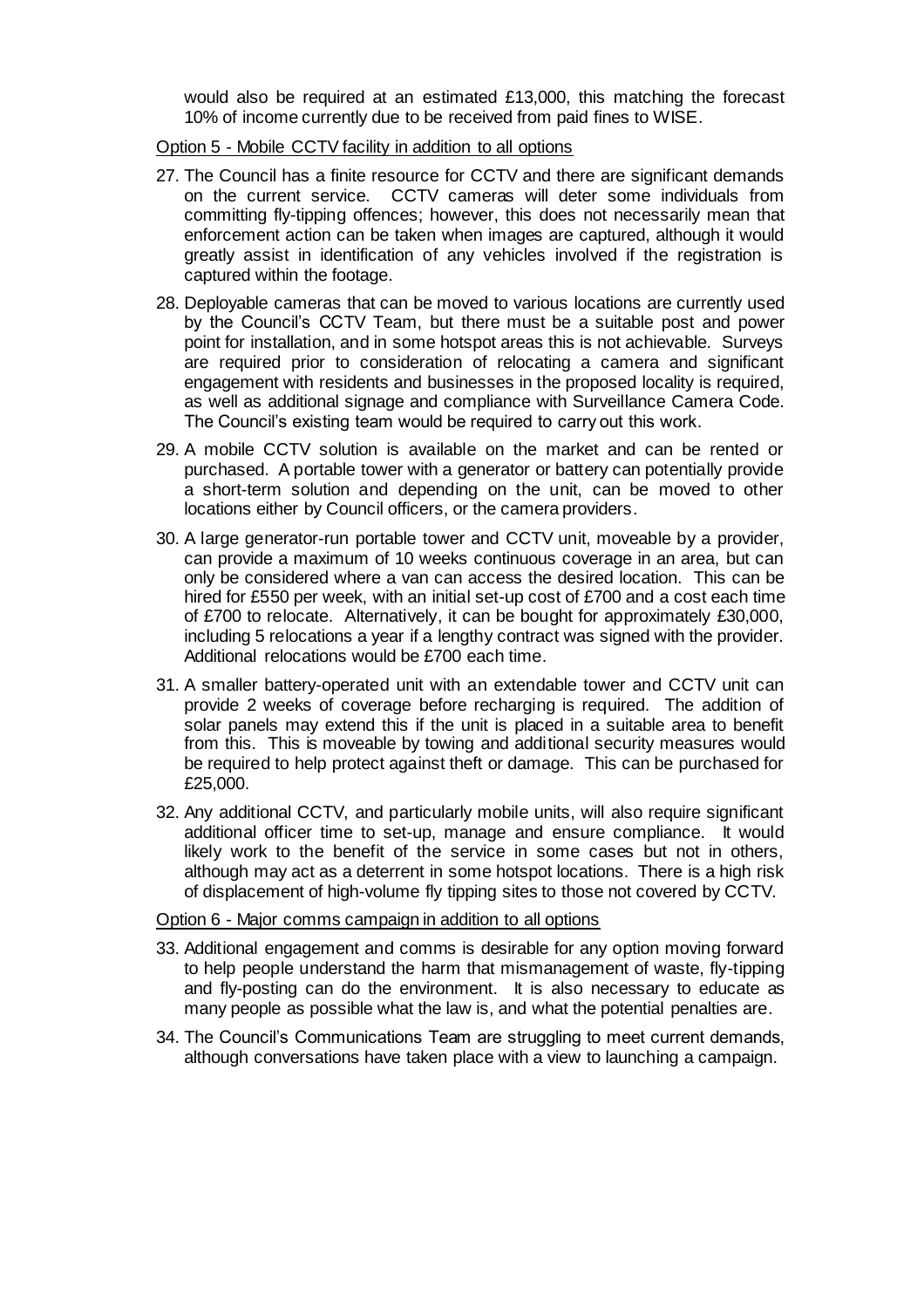35. It is likely a contractor would need to be commissioned to provide a successful comms campaign that may make a real difference to BCP streets in relation to the service covered by this pilot. It is also acknowledged that demand for the service will increase shorter term with more residents being aware of how to report fly-tipping and having confidence action will be taken. This would cost an estimated £10,000 based on the previous 'Sort \*\*it Out' campaign last year.

## **Summary of Options**

- 36. It is recommended that the Pilot is extended to November 2022 with an additional emphasis on effective and increased communications with public and businesses, enhanced joint working with the Council's Waste Compliance Officers, and to allow for consideration of learning from best practice in other Council's. Additional time will also allow for consideration of accompanying initiatives such as mobile CCTV options.
- 37. During this extension, Waste Compliance Officers will be tasked to engage with and educate residents and businesses on their legal obligations prior to a visit by the WISE contractors. The focus of the Waste Compliance Officers would be to target areas with high frequency and high-volume waste complaints. This would result in greater understanding by residents of waste crime and possibly fewer complaints or concerns about the nature of the WISE contract. It could also reduce the amount of time and money spent on clearing side waste.
- 38. With the introduction of Waste Compliance Officers to areas identified as experiencing high waste mismanagement, education and warnings would be issued prior to, or at time of first offence, and WISE officers can then focus their efforts on those ignoring these rules. This would provide a fair service to residents in BCP that genuinely are unaware of the law and minimise the reputational risk to the Council.
- 39. It is acknowledged that some businesses or residents have genuinely not known the rules around waste management or appreciated the negative impact, so a more comprehensive Comms campaign will help address this. It is apparent that many individuals do know that leaving waste on streets or outside of bins, or failure to have a contract in place for business waste breaches regulations. Officers are clear that to make a real difference to our streets, fly-tipping and mismanagement of waste should be dealt with as a crime in accordance with the relevant Legislation. Where mitigating circumstances are apparent, FPNs will not be served at first call, although residents and businesses must positively engage with the investigating officers to help reach this understanding.
- 40. Lead officers in this Pilot, alongside Communications colleagues will seek best practice from other Councils where the response to the challenges of fly-tipping appears to be more seamless and publicising cases where residents have supported action is commonplace.
- 41. To date, significant improvements have been made in understanding the level of fly-tipping and waste issues, but the pilot has presented a short window of opportunity to gather sufficient data to make informed decisions for the long term. Extending the Pilot to November 2022 will help ensure officers are in the best position to make the necessary recommendations for the service, while giving further time to assess and understand possible areas for improvement.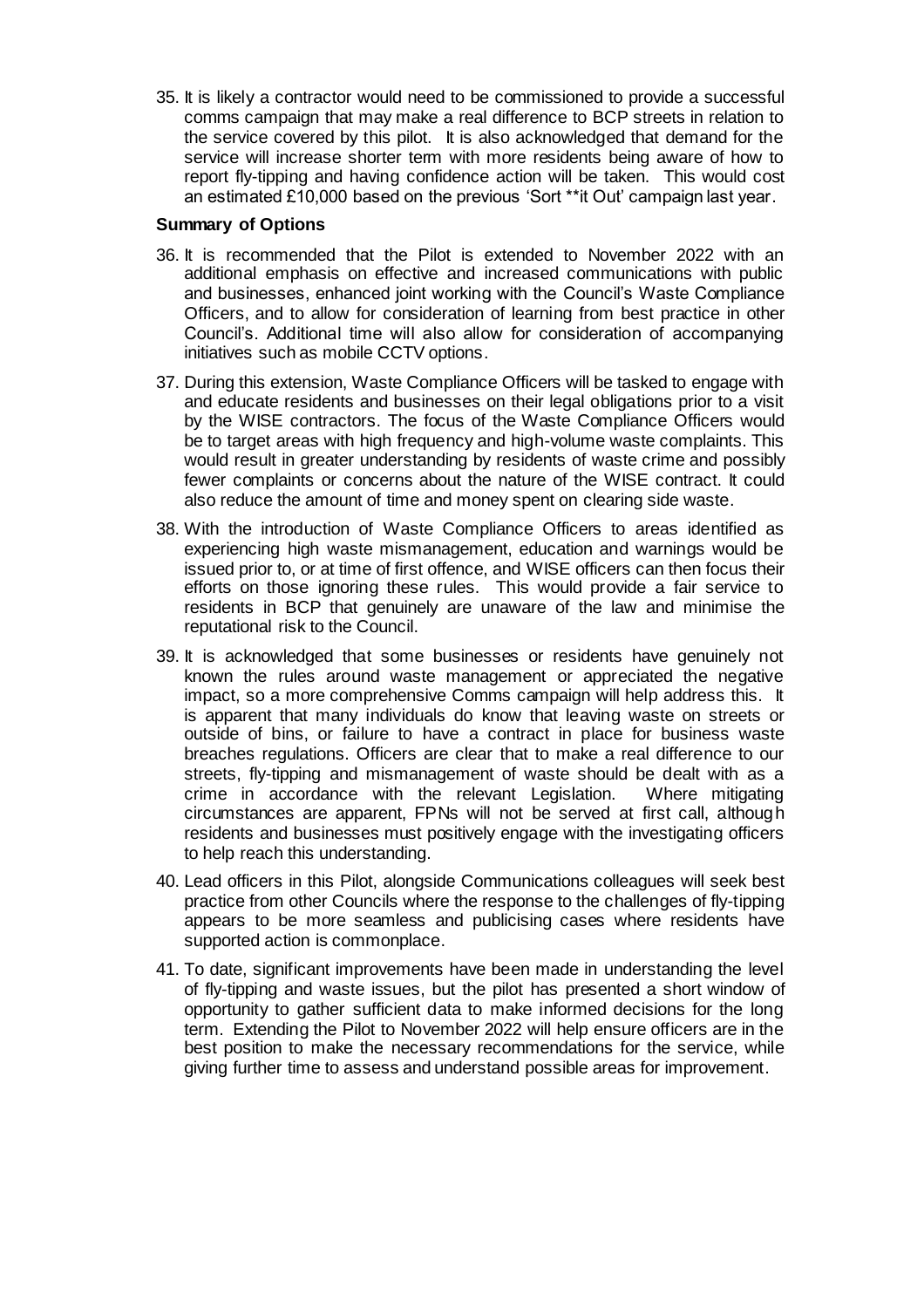## **Summary of financial implications**

- 42. If the demand, levels of fines and payments continue at the current rate, the projected income received by the Council will be £8930 as of 1 September 2022.
- 43. There are no budget implications for the communications campaign proposed as the funding of approximately £10,000 is available from the approved Cleaner, Greener, Safer programme.

## **Summary of legal implications**

- 44. The recommendations have minimal additional legal implications from those in the Cabinet report from May 2021. The contract will be extended in its current form to cover from 1 September 2022 to 30 November 2022 and the Council's Procurement Team will be consulted.
- 45. Should the recommendation not be agreed, the contract may require alterations with the provider, which may take some time to achieve with capacity limited in Legal Services.

## **Summary of human resources implications**

46. The additional tasks recommended for the Council's Waste Compliance Officers fit with the current role profile and are commensurate with the current grading.

#### **Summary of sustainability impact**

- 47. The comms campaign together with continued enforcement should result in less fly-tipping incidents and associated negative environmental impacts.
- 48. Less litter from ripped bags of fly-tipped waste will result in less potential harm to wildlife, less waste going down drains and reduced costs for Council services to clear.

#### **Summary of public health implications**

49. Fly-tipping and fly-posting has a detrimental impact on public perception of the quality of affected environments, including publicly accessible greenspaces. Public use of greenspaces, and the degree of health & wellbeing benefit derived from that use, is partly determined by greenspace quality. The anticipated reduction in fly-tipping and fly-posting will contribute to wider efforts to maintain and enhance the quality of public greenspace (and the wider public realm) and associated benefits for public health and wellbeing.

#### **Summary of equality implications**

50. There are no adverse effects on protected groups and all communities should benefit long term from reduced environmental crime with the success of this pilot. A full equality impact assessment was carried out prior to the agreement of Cabinet to commence the pilot in May 2021 and this has been reviewed. There is no change.

## **Summary of risk assessment**

51. There is a continuing risk to the reputation of BCP Council if the proposed pilot receives adverse commentary or complaints are received regarding the officers carrying out these duties. As outlined, these have been small in number but